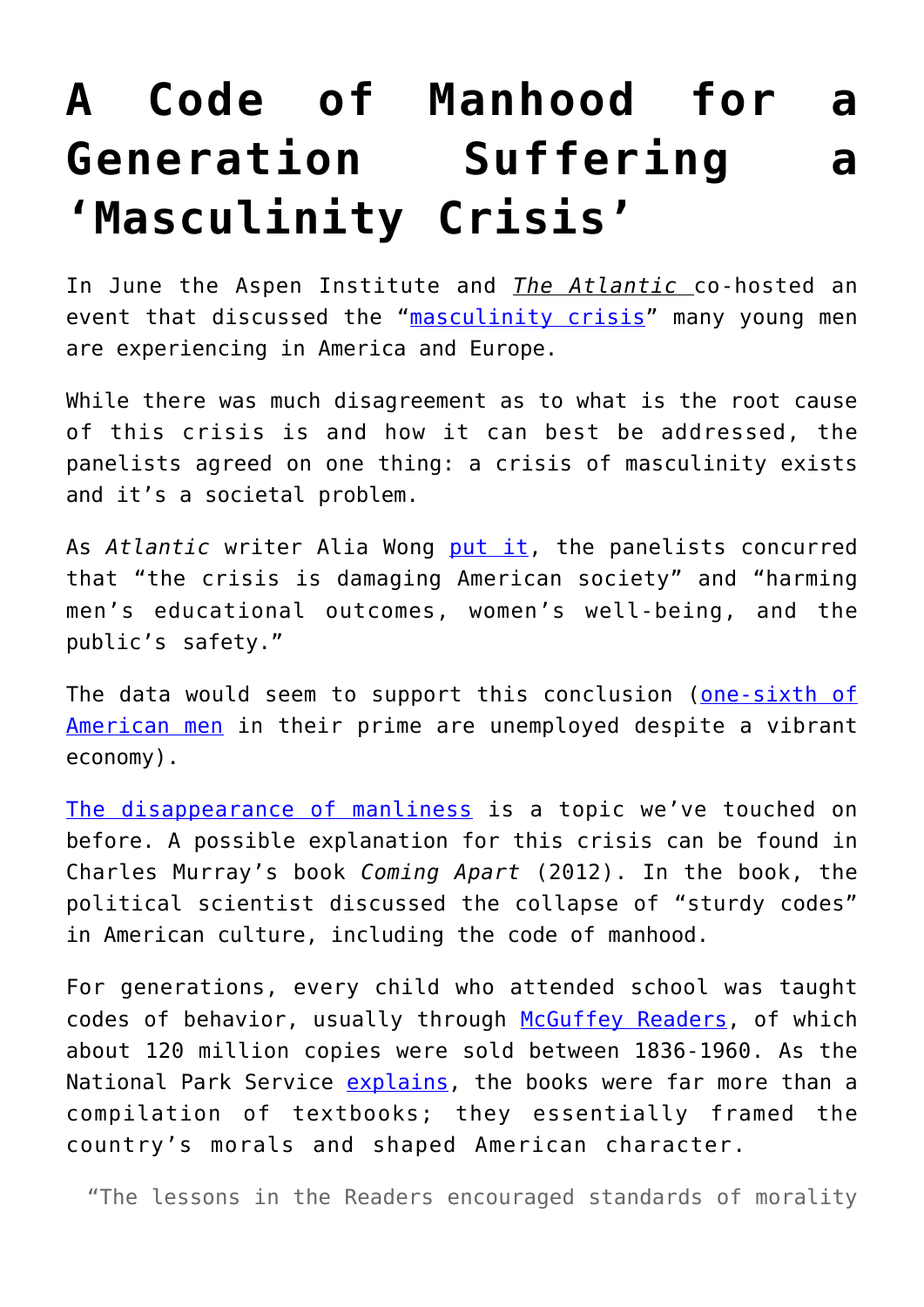and society throughout the United States for more than a century. They dealt with the natural curiosity of children; emphasized work and an independent spirit; encouraged an allegiance to country, and an understanding of the importance of religious values. The Readers were filled with stories of strength, character, goodness and truth. The books presented a variety of contrasting viewpoints on many issues and topics, and drew moral conclusions about lying, stealing, cheating, poverty, teasing, alcohol, overeating, skipping school and foul language."

Even after circulation of McGuffey Readers declined, the code essentially survived for some time and was still being communicated to boys. For a boy growing up in the early 50s, as Murray did, the code went something like this, he writes:

"To be a man means that you are brave, loyal, and true. When you are in the wrong, you own up and take your punishment. You don't take advantage of women. As a husband, you support and protect your wife and children. You are gracious in victory and a good sport in defeat. Your word is your bond. Your handshake is as good as your word. It's not whether you win or lose, but how you play the game. When the ship goes down, you put the women and children into the lifeboats and wave good-bye with a smile."

Some will read these lines and see it as a series of banal platitudes. That, Murray would say, is the whole point. The fact that these clichés existed demonstrated that boys had a clear model to which they could align their behavior. This code of behavior was taken seriously enough by the people who ran America that it was propagated in its institutions. Those days are gone.

"If you see or hear any of those clichés used today among the new upper class, it is probably sarcastically," Murray writes. "The code of the American gentleman has collapsed, just as the